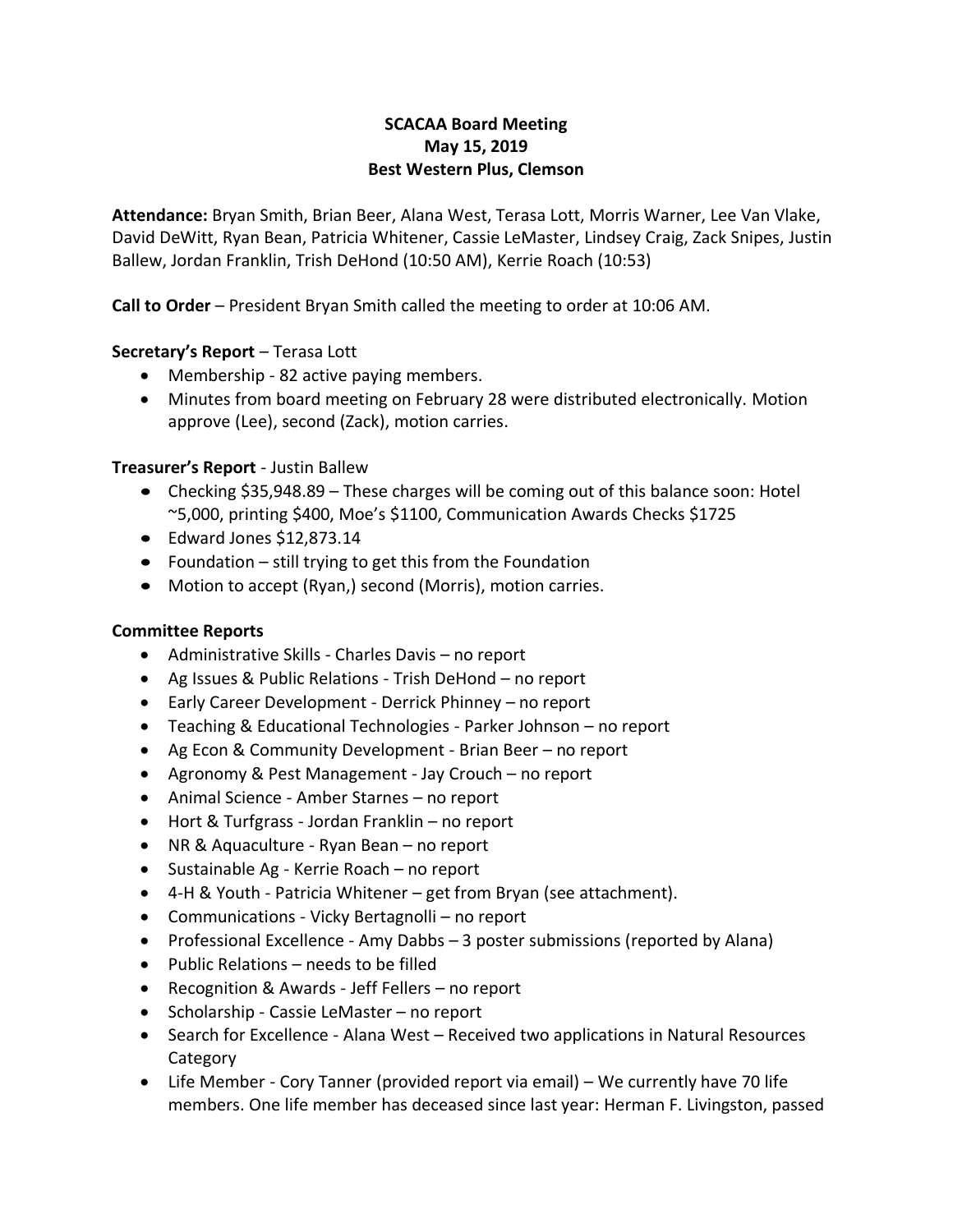in May 2018. There are no new life members. I am not aware of any new or impending member retirements.

- Due to some issues with life member notifications for the 2018 AM/PIC, I sent both email invitations and post card invites. Emails went to those with valid email addresses. Post cards were sent to the home address on file for each of the 70 life members. I requested on the post card that they contact me with updates to their contact info. Two life members have responded with corrected contact info. Two other cards were returned as undeliverable, Don White and John Welter. I'm in the process of tracking down those members.
- One conflict that was brought up is that the AM/PIC directly conflicts with the Spring ARCEE (Extension retirees) meeting that is also being held May 15-17 in Clemson.
- NACAA Diversity Joe Varn no report
- Nominating Lee VanVlake
	- Bryan will be past president, Morris president, Alana president elect, Zack has agreed to serve as vice president.
	- All chairs were invited to serve another term
		- Vicky declined to serve as Communications chair. Sarah Scott has agreed to serve.
		- Cory Tanner stepped down as Life Member chair. He suggested Jonathan Croft but Jonathan will be filling the vacant District Director Spot (1 year for ZACK). Matt Burns was also suggested and he accepted.
		- Kim Counts Morganello agreed to serve as Public Relations Chair
- Association Policy Lee VanVlake no updates

**AM/PIC -** Morris Warner

- Registrations 93 through Eventbrite (52 Ag Agent, 22 4-H, 10 both, 9 guest) 3 interns and 4 late registrants = Total 100
- Banquet 85
- Tours 84
- Social 117 (includes some retired professionals)
- Costs close to what was reported at last meeting. Total will be just over 10,000. Dr. Dobbins has agreed to pay for the banquet. Justin is asked to ensure that gets taken care of.

**AM/PIC Fundraising** - Alana West

- Updated list of potential sponsors and updated letter to address sponsorship levels.
- Promised 6,900. Waiting on 1,900.

# **Old Business**

• MOU for SCACAA and SCAE4-HA – Lee apologized for not working on this. He will work with Bryan and Brian to at least get an outline for next year. Morris did some legwork and had a team that included 4-H agents.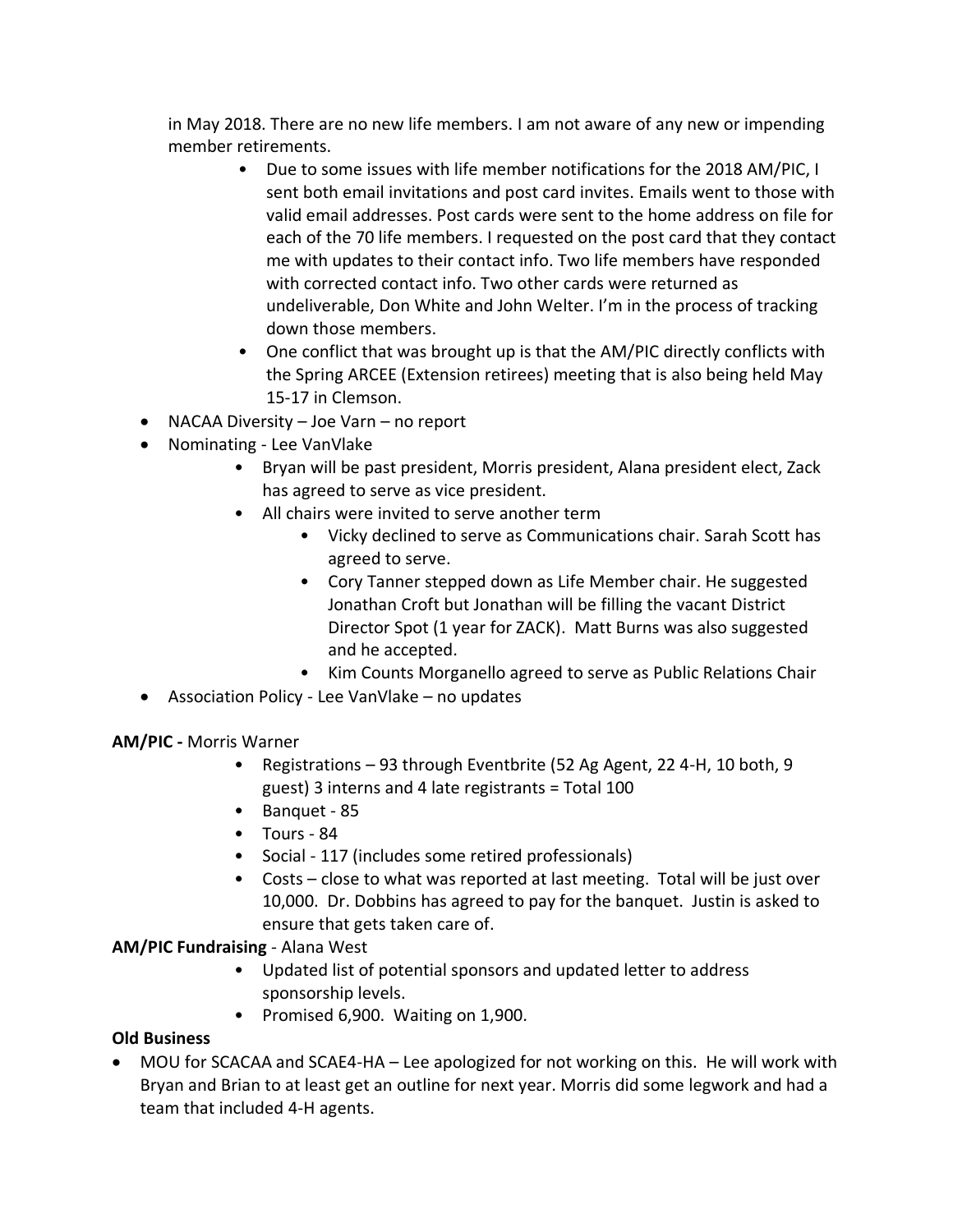- Communications Award Certificate Template There is a PowerPoint template on Box. Lee asked about re-using an old plaque.
- Public Relations Chair Replacement taken care of in nominating discussion.
- Diversity Chair Information National does not have a committee now. We are still waiting for more information from National.
- AM/PIC Report previously discussed (see above)

## **New Business**

- 2019 NACAA Voting Delegates
	- President, Pres Elect, VP, alt 1 Lee VanVlake, alt 2 Justin Ballew
	- Funding Level for AA/DSA, voting delegates, and national finalists attended NACAA (last yearitwas \$600 forAA/DSA and\$500 forthe other positions)
	- Bylaws says will cover up to all costs for voting delegates. Bryan asks for input. Brian motions to keep at \$600 for AA/DSA and \$500 for other. Second Ryan. Motion carries.
- SC 4-H State Congress request
	- Pam Ardern requested we up our support from \$500 to \$750. Brian motion funding remain at \$500. Morris second. Patricia stated there are changes being made to 4-H Congress to make quality program that is more of a privilege to attend. It could also be considered a recruiting tool and a pool of future Extension employees. Alana asked who are the other sponsors/funding sources. Bryan asked what is the total cost of the event. Patricia will obtain the answers to those questions. She wants to clarify this is an investment. Brian states we are very consistent in funding at the \$500 level. The positive state of our finances is the result of hosting the 2012 National Meeting. Lee relayed that for 3 years in a row, the Association lost approximately \$5,000 a year. Alana asked if there was an outside of the box way to engage more donors such as sending the Aim at Ag statewide fundraiser to the entire listserv and asking agents to distribute. Lee's asks if SCACAA could make a single larger donation and 4-H would determine how it is used. Patricia felt it should be earmarked. Ryan asked where the 4-H Auction funds go. That is for the 4-H Association. Morris asked about the Engineering Challenge finances. Patricia reported that the reason for that ask was the loss of a \$10,000 sponsor. There was discussion about the financial arrangement between SCACAA and SCAE4-HA for the join annual meeting. Alana and Patricia reported about the newly established 4-H Endowment. Vote – motion carries.
- Extension Intern slots for AM/PIC
	- Interns are hired after we close registration. Morris and Bryan discussed holding 5 slots for this purpose. Morris suggests charging regular registration. That would be covered by personal funds or the supervising agent could choose to use generated funds. Lindsey asked about single day registration. Morris reported generally it is full registration or banquet only.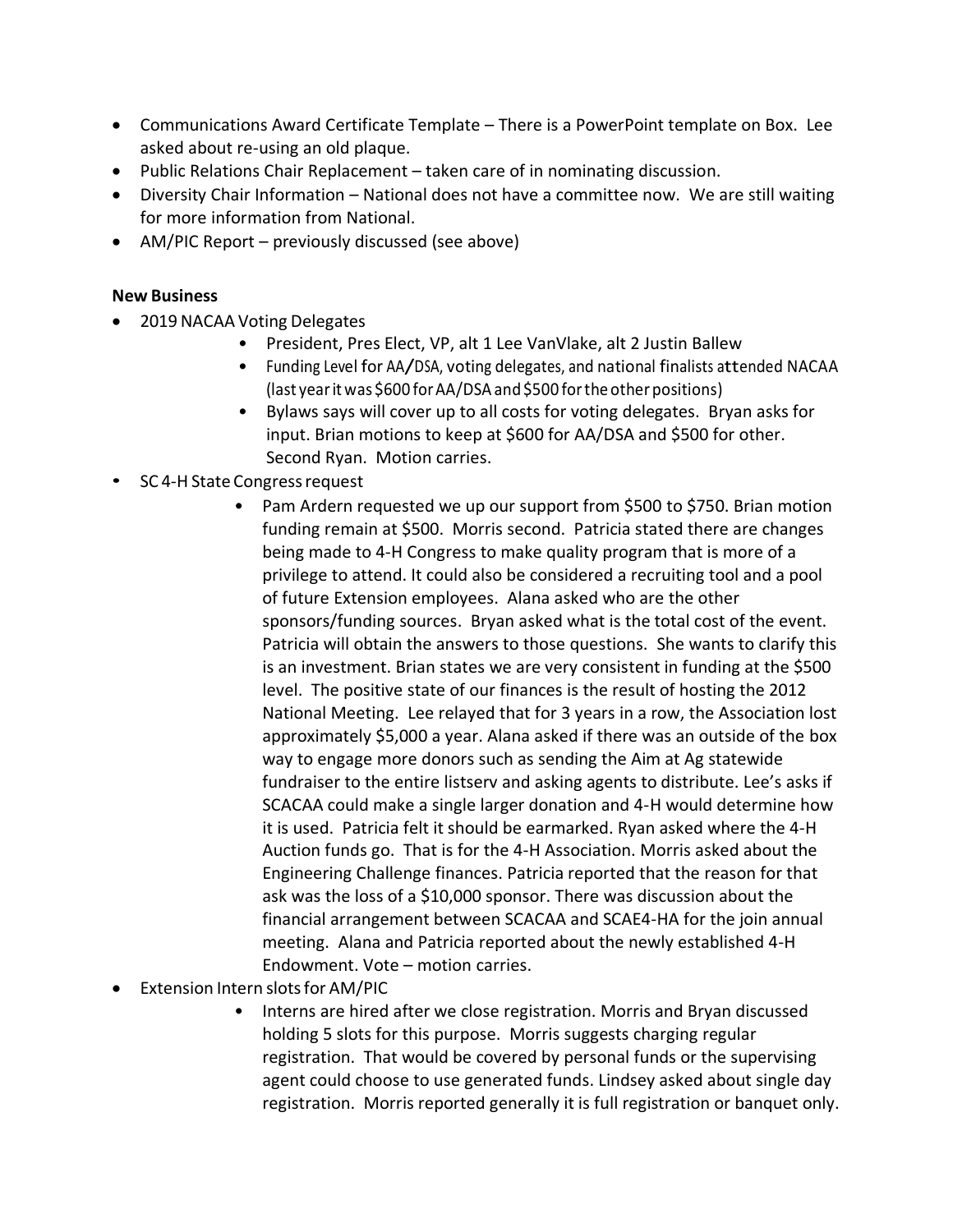Brian suggests the person running the meeting can handle as he or she sees fit.

- Bryan reports 1 award was not submitted. It was thought to be handled by Alana but actually went to Patricia but she was not aware. There was discussion with the regional chair to see if it could be re-submitted tomorrow. Kerrie reported that she too was unaware that she was responsible for an award. Kerrie moves the Policy Manual be changed that when any position is nominated, the committee requirements including awards are made clear. Second by Cassie. Discussion is that the duties are presented when the person is nominated. Brian indicates the state policy must be altered to reflect national. Chairs should also check the national website for duties. Morris has started a list of awards and the person responsible. These awards didn't used to have state approval before going on to National. Morris suggests that applicants notify the state chair when submitting for an award to be certain chairs are aware in case. Zack suggests and award "cheat sheet". Bryan suggests we take this as point of information and act on it. Brian says this is an addition to policy which can be changed by membership. Vote – motion carries.
- Future Meeting Dates(all 10:00 am– 12:00 noon):
	- Tuesday, June 18, 2019, LPH
	- Thursday, September 26, 2019, LPH
- Adjourn BryanSmith Bryan announces SCACAA will pay for board members' lunch. Motion to adjourn (Morris) second (Justin) 11:15 AM. Motion carries.